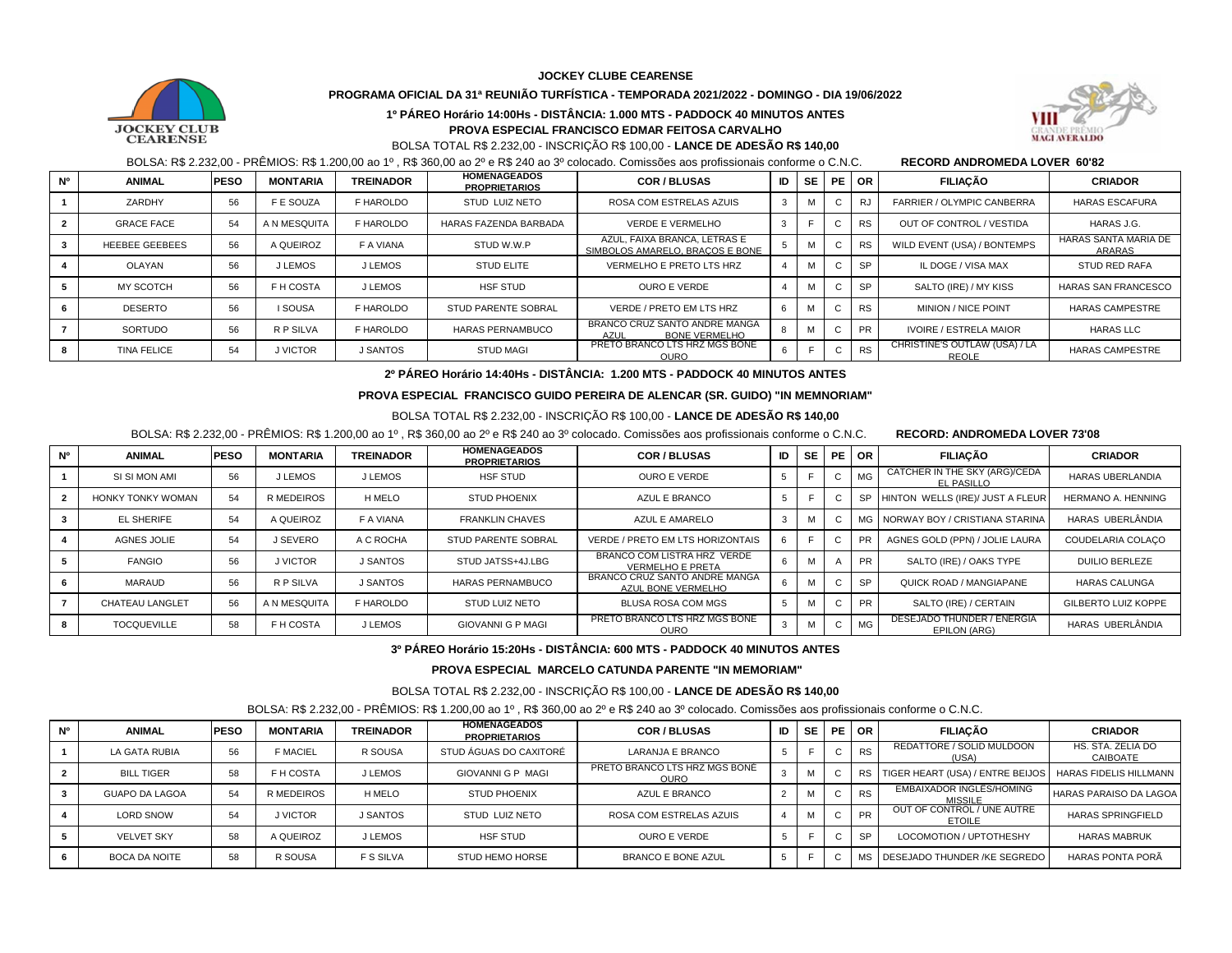

### **4º PÁREO Horário 16:00Hs - DISTÂNCIA: 1.300 MTS - PADDOCK 40 MINUTOS ANTES**



### **PROVA ESPECIAL ANTONIO FERNANDES TELLES FILHO**

# BOLSA TOTAL R\$ 2.232,00 - INSCRIÇÃO R\$ 240,00

BOLSA: R\$ 2.232,00 - PRÊMIOS: R\$ 1.200,00 ao 1º , R\$ 360,00 ao 2º e R\$ 240 ao 3º colocado. Comissões aos profissionais conforme o C.N.C. **RECORD EL TRUHAN 81´86** 

| <b>N°</b> | <b>ANIMAL</b>      | <b>PESO</b> | <b>MONTARIA</b>   | <b>TREINADOR</b> | <b>HOMENAGEADOS</b><br><b>PROPRIETARIOS</b> | <b>COR/BLUSAS</b>                                    | ID | SE I | PE OR     | <b>FILIACÃO</b>                             | <b>CRIADOR</b>                        |
|-----------|--------------------|-------------|-------------------|------------------|---------------------------------------------|------------------------------------------------------|----|------|-----------|---------------------------------------------|---------------------------------------|
|           | CAROLINA COURAGE   | 54          | A QUEIROZ         | F A VIANA        | STUD BSI ELITE                              | BRANCO, LTS HORIZONTAIS VERM E<br>PRETO, BONE BRANCO |    |      | PR        | RED ROCK CANYON(IRE)/<br><b>GULGA LINDA</b> | <b>HARAS LAS MADRES</b>               |
|           | FALCÃO DA LAGOA    | 56          | <b>I SOUSA</b>    | J F RIBEIRO      | STUD PIT BULL                               | AZUL MGS ESTRELAS BRANCAS                            |    | м    | <b>RS</b> | <b>BOLD START (USA) / ALEGORIA</b>          | HARAS PARAISO DA LAGOA                |
|           | AZZAM LUNA KODIAK  | 54          | <b>F E SOUZA</b>  | O JOSE           | <b>FRANCISCA ELIENE ARAUJO</b>              | AZUL VERMELHO ESTRELA BRANCA                         |    |      | <b>RS</b> | KODIAK KOWBOY (USA) /<br>MUNICÃO FORTE      | ST. S. GERALDO DO<br><b>ITACURUBI</b> |
|           | <b>TOURO BRAVO</b> | 56          | F H COSTA         | <b>J.ALVES</b>   | STUD NEVES                                  | VERMELHO E ESTRELA BRANCA                            |    | м    |           | RS BOLD START (USA) / DANCE FOR ME          | <b>STUD SANTA TEREZA</b>              |
|           | HOT-QUARTZ         | 58          | <b>R MEDEIROS</b> | H MELO           | <b>STUD PHOENIX</b>                         | AZUL E BRANCO                                        |    | м    | SP        | PLENTY OF KICKS / HELIDADDY                 | <b>HARAS SAN FRANCECCO</b>            |

# **5º PÁREO Horário 16:40 Hs - DISTÂNCIA: 1.000 MTS - PADDOCK 40 MINUTOS ANTES**

# **CLASSICO DANTE MAGI**

#### BOLSA TOTAL R\$ 3.720,00 - INSCRIÇÃO R\$ 360,00

### BOLSA: R\$ 3.720,00 - PRÊMIOS: R\$ 2.000,00 ao 1º , R\$ 600,00 ao 2º e R\$ 400,00 ao 3º colocado. Comissões aos profissionais conforme o C.N.C. **RECORD ANDROMEDA LOVER 60'82**

| <b>N°</b> | <b>ANIMAL</b>       | <b>PESO</b> | <b>MONTARIA</b> | <b>TREINADOR</b>  | <b>PROPRIETARIOS</b>     | <b>COR/BLUSAS</b>                                    | ID | <b>SE</b> | PE OR     | <b>FILIACÃO</b>                                  | <b>CRIADOR</b>              |
|-----------|---------------------|-------------|-----------------|-------------------|--------------------------|------------------------------------------------------|----|-----------|-----------|--------------------------------------------------|-----------------------------|
|           | ACERTO DODGE        | 56          | A QUEIROZ       | <b>F A VIANA</b>  | <b>STUD ELITE</b>        | VERMELHO E PRETO LTS HORIZONTAL                      |    | M         |           | PRINCE DODGE / CHELSEA ROSE                      | <b>HARAS ALVES TEIXEIRA</b> |
|           | <b>DANISH SHIP</b>  | 56          | J SEVERO        | J LEMOS           | <b>GIOVANNI G P MAGI</b> | PRETO BRANCO LTS HRZ MGS BONĖ<br><b>OURO</b>         |    | M         | <b>PR</b> | MIDSHI PMAN (USA) / DAY FOR<br>NIGH <sub>1</sub> | <b>CARLOS DOS SANTOS</b>    |
|           | <b>KING XENON</b>   | 56          | R SOUSA         | <b>F S SILVA</b>  | <b>STUD HEMO HORSE</b>   | <b>BRANCO E BONE AZUL</b>                            |    | M         | <b>PR</b> | MIDSHIPMAN (USA) / SONHO DE<br>PRATA (USA)       | <b>HARAS DO MORRO</b>       |
|           | <b>AKTION GLORY</b> | 54          | F HERBERT       | <b>W S SANTOS</b> | <b>STUD PEDRINHAS</b>    | BRANCO LOSANGOS VERMELHOS<br>ESTRELA VERM, FERR.OURO | n  |           |           | TRINNIBERG (USA) / SIPHON GLORY                  | HARAS PONTA PORÃ            |
|           | EL TRUHAN           | 56          | F H COSTA       | <b>F A VIANA</b>  | STUD SOFIA E ALICE       | BRANCA LTS HORIZONTAIS AZUL BONE<br><b>BRANCO</b>    |    | M         |           | BOLD START (USA) / QUEEN PORÃ                    | <b>STUD ITAARA</b>          |

#### **6º PÁREO Horário 17:20 Hs - DISTÂNCIA: 2.200 MTS - PADDOCK 40 MINUTOS ANTES**

### **VIII GRANDE PRÊMIO MAGI AVERALDO "IN MEMORIAM"**

#### BOLSA TOTAL R\$ 9.300,00 - INSCRIÇÃO R\$ 500,00

#### BOLSA: R\$ 9.300,00 - PRÊMIOS: R\$ 5.000,00 ao 1º , R\$ 1.500,00 ao 2º e R\$ 1.000,00 ao 3º colocado. Comissões aos profissionais conforme o C.N.C. **RECORD NEUCHATEL 146,92**

| <b>N°</b> | <b>ANIMAL</b>       | <b>PESO</b> | <b>MONTARIA</b> | <b>TREINADOR</b> | <b>PROPRIETARIOS</b>       | <b>COR/BLUSAS</b>                                                | ID | SE I | <b>PE OR</b> |           | <b>FILIACÃO</b>                      | <b>CRIADOR</b>                           |
|-----------|---------------------|-------------|-----------------|------------------|----------------------------|------------------------------------------------------------------|----|------|--------------|-----------|--------------------------------------|------------------------------------------|
|           | <b>BINY LIGHT</b>   | 56          | F H COSTA       | <b>J LEMOS</b>   | <b>GIOVANNI G P MAGI</b>   | PRETO BRANCO LTS HRZ MGS BONĖ<br><b>OURO</b>                     |    |      |              | <b>PR</b> | MINION / TINA KARDASHIAN             | <b>HARAS ALVES TEIXEIRA</b>              |
|           | QUESTION TIME       | 56          | A N MESQUITA    | A C ROCHA        | <b>STUD PARENTE SOBRAL</b> | VERDE / PRETO EM LTS HORIZONTAIS                                 |    |      |              | PR.       | SALTO (IRE) / ILHA DA MAGIA          | COUDELARIA BAPTISTA                      |
|           | <b>COSTA AZURRA</b> | 54          | J LEMOS         | J LEMOS          | <b>STUD MAGI</b>           | VERDE, BRANCO E VERMELHO LTS HZTS<br><b>BONE VERMELHO</b>        |    |      |              | <b>RS</b> | REDATORE / FIJI MAMBO (USA)          | HARAS OLD FRIENDS LTDA                   |
|           | CAPITÃO BARBOSA     | 56          | A QUEIROZ       | F A VIANA        | STUD BSI ELITE/LUIZ NETO   | BRANCO, LTS HORIZONTAIS VERM E<br>PRETO, BONE BRANCO             |    |      |              | PR        | ELMUSTANSER (GB) / BEARA             | STUD CAPITÃO                             |
|           | ADICIONADO          | 56          | J SEVERO        | J LEMOS          | <b>GIOVANNI G P MAGI</b>   | BRANCO, VERMELHO E PRETO LTS<br>DIAGONAIS, MGS ROSA COM ESTRELAS |    |      |              |           | RS PUBLIC PURSE (USA) / ALMA DEL RIO | <b>GABRIELA FLORES</b><br><b>MACHADO</b> |